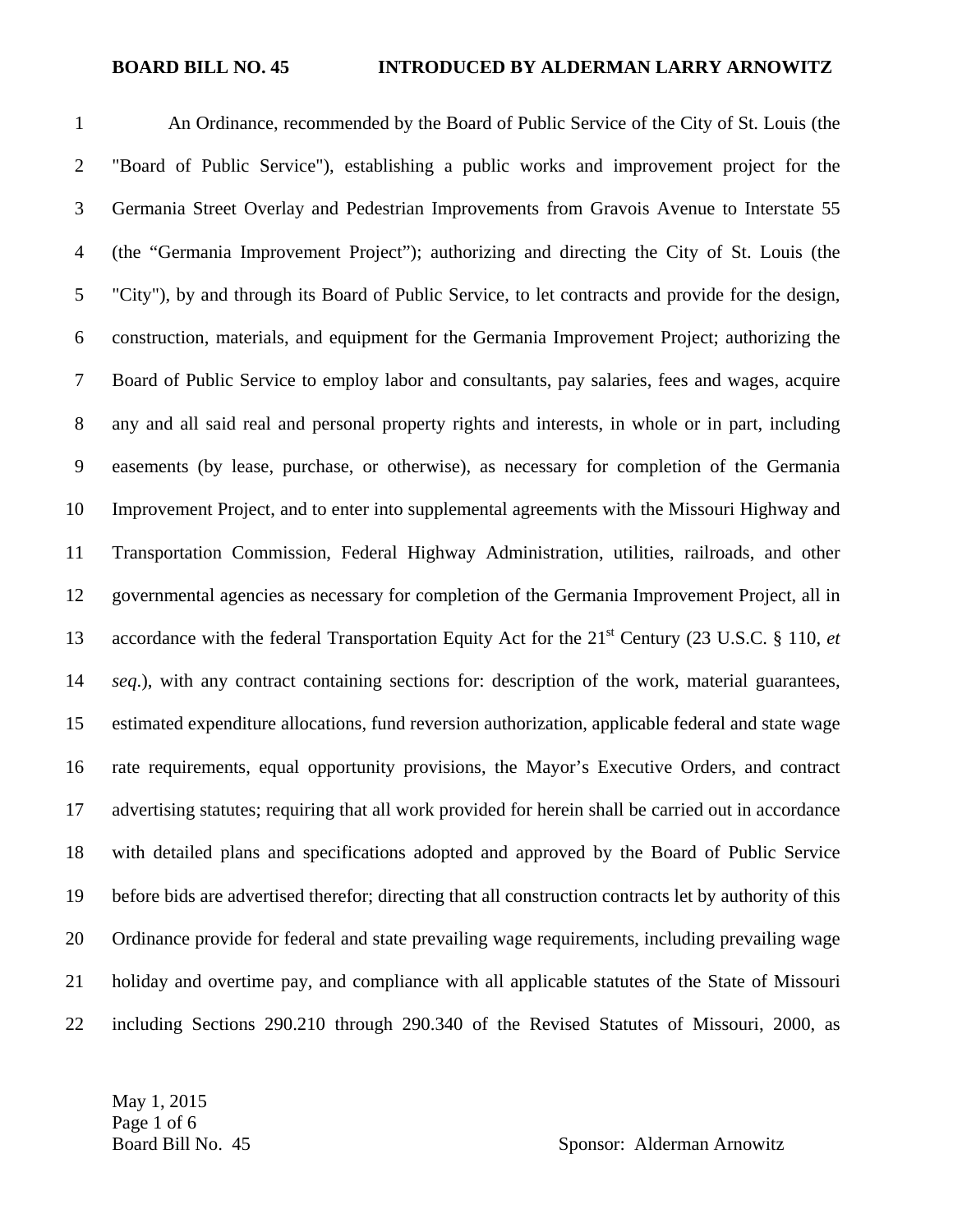1 amended, the City Charter, City ordinances including the "Complete Streets Policy, " (City 2 Ordinance 68663), when applicable, and the Revised Code of the City, as amended; requiring 3 that all contractors shall comply with the provisions of Sections 285.525 through 285.555 of the 4 Revised Statutes of Missouri, 2000, as amended, by requiring enrollment and participation in a 5 federal work authorization program and agreeing not to knowingly employ unauthorized aliens; 6 requiring that all contractors shall comply with the provisions of Section 292.675 of the Revised 7 Statutes of Missouri, 2000, as amended, by providing a ten-hour Occupational Safety and Health 8 Administration construction safety program for their on-site employees; requiring that all 9 contractors shall comply with the provisions of Section 34.057 of the Revised Statutes of 10 Missouri, 2000, as amended, (Prompt Payment/Retainage), as applicable; requiring the 11 furnishing of a bond by every contractor on this public works project pursuant to the provisions 12 of Section 107.170 of the Revised Statutes of Missouri, 2000, as amended; requiring compliance 13 with Section 34.353 of the Revised Statutes of Missouri, 2000, as amended (Domestic Product 14 Procurement Act – Buy American); requiring all specifications approved by the Board of Public 15 Service and contracts let by authority of this Ordinance shall provide for: compliance with the 16 Mayor's Executive Orders on Equal Opportunity and maximum MBE/WBE/DBE utilization 17 goals, except when superseded or prohibited by federal or state law or regulation; requiring all 18 advertisements for bids pursuant to this Ordinance be subject to the provisions of Section 8.250 19 of the Revised Statutes of Missouri, 2000, as amended; appropriating the total estimated cost of 20 the Germania Improvement Project of One Million, Six Hundred Thousand Dollars 21 (\$1,600,000.00) from various sources including the Federal Highway Administration Moving 22 Ahead for Progress in the  $21<sup>st</sup>$  Century Act (MAP-21), and the One-Half Cent Ward Capital 23 Improvement Fund; authorizing and directing the Comptroller of the City to draw warrants from

May 1, 2015 Page 2 of 6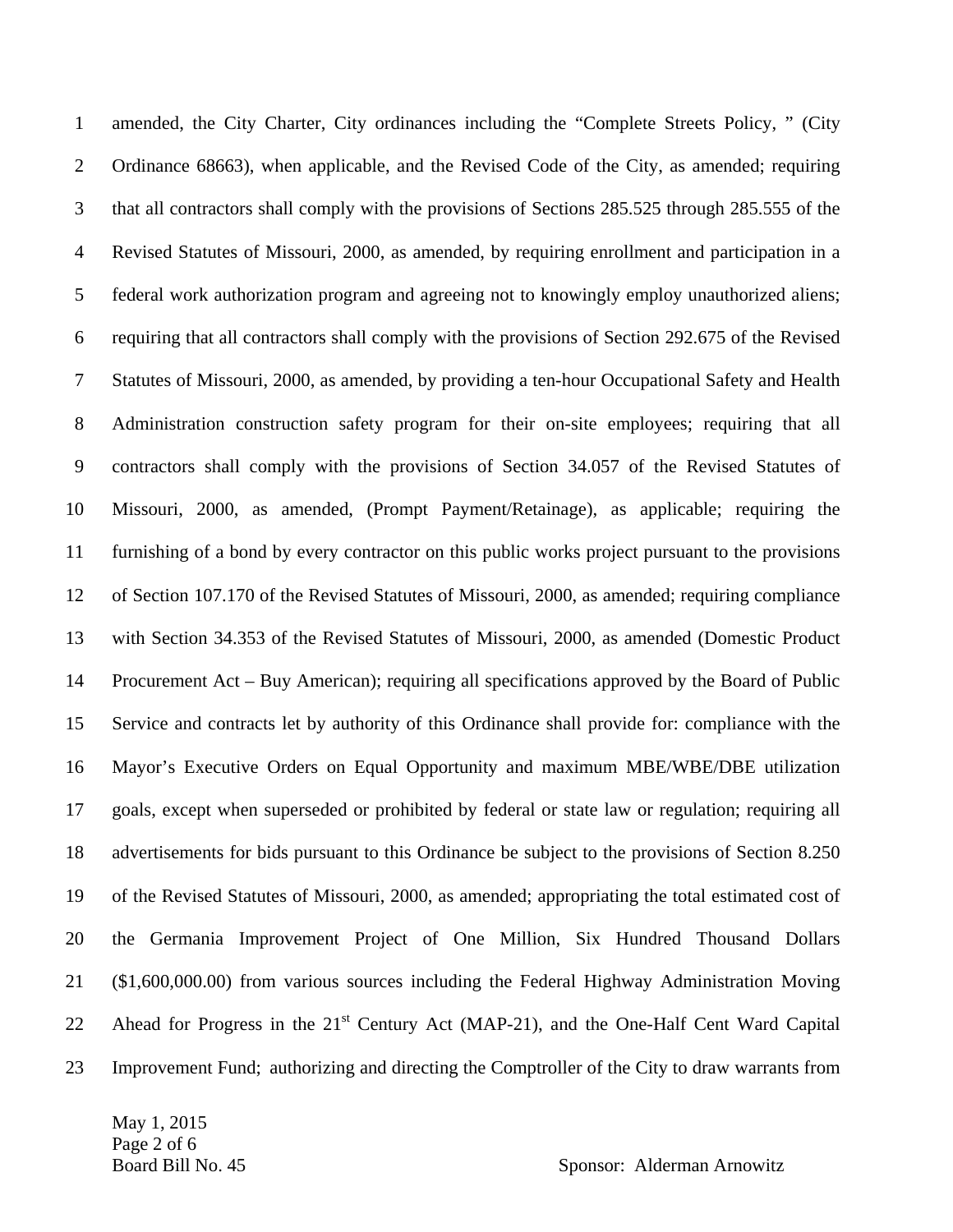1 time to time and disburse funds appropriated by this Ordinance and to receive and disburse grant funds in accordance with the Transportation Equity Act of the 21st 2 Century (23 U.S.C. § 110, *et*  3 *seq*.) upon the signature and certification of vouchers by the President of the Board of Public 4 Service; and containing a public work emergency clause.

## **BE IT ORDAINED BY THE CITY OF ST. LOUIS AS FOLLOWS:** 5

**SECTION ONE.** There is hereby authorized a public works and improvement project for 7 the Germania Street Overlay and Pedestrian Improvements from Gravois Avenue to Interstate 55 8 (the "Germania Improvement Project").

**SECTION TWO**. The City of St. Louis (the "City"), by and through its Board of Public 10 Service (the "Board of Public Service"), is hereby authorized and directed to let contracts and 11 provide for the design, construction, materials, and equipment for the Germania Improvement 12 Project, to employ labor and consultants, pay salaries, fees and wages, to acquire any and all said 13 real and personal property rights or interests, in whole or in part, including easements (by lease, 14 purchase, or otherwise) for the completion of the Germania Improvement Project, to enter into 15 supplemental agreements with the Missouri Highway and Transportation Commission, Federal 16 Highway Administration, utilities, railroads, and other governmental agencies, all in accordance 17 with the federal Transportation Equity Act for the 21<sup>st</sup> Century (23 U.S.C. § 110, *et seq.*), with 18 any contracts containing sections for: description of the work, material guarantees, estimated 19 expenditure allocations, fund reversion authorization, applicable federal and state wage rate 20 requirements, equal opportunity provisions, the Mayor's Executive Orders, and contract 21 advertising statutes.

**SECTION THREE.** The work provided for herein shall be carried out in accordance

May 1, 2015 Page 3 of 6<br>Board Bill No. 45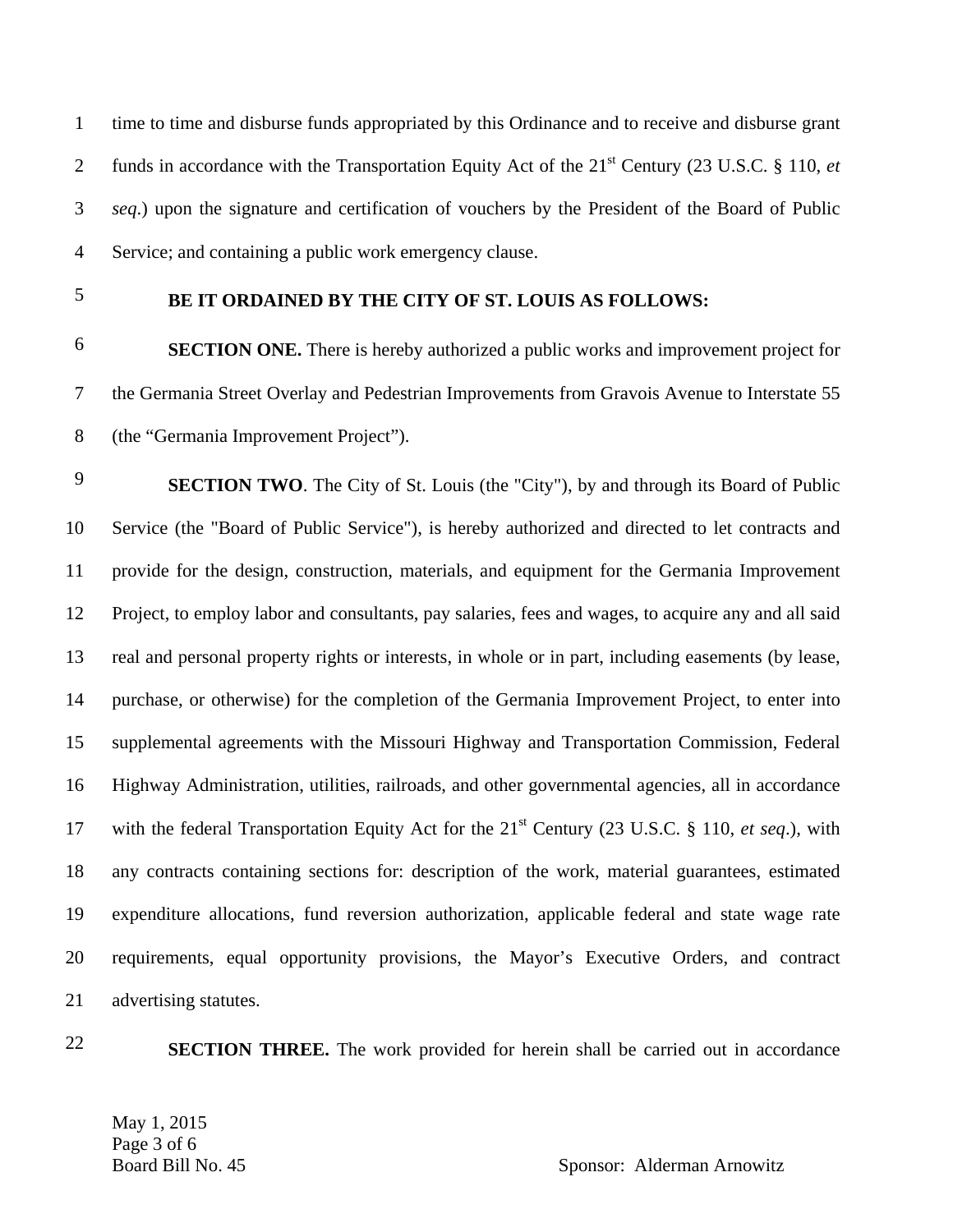1 with detailed plans and specifications to be adopted and approved by the Board of Public Service 2 before bids are advertised therefor.

**SECTION FOUR.** All construction contracts let under authority of this Ordinance shall 4 provide that no less than the prevailing hourly rate of wages in the City shall be paid, as 5 determined in accordance with the Federal Davis-Bacon Act and by the Department of Labor and 6 Industrial Relations of the State of Missouri (Sections 290.210 through 290.340 of the Revised 7 Statutes of Missouri, 2000, as amended) for each craft or type of work needed in the actual labor 8 on the jobs herein authorized, as well as the general prevailing rate of pay for legal holidays and 9 overtime work shall be paid to all workers on the Germania Improvement Project. All contracts 10 let in connection with the construction provided for herein shall be subject to, and in 11 conformance with all applicable statutes of the State of Missouri, the City Charter, City 12 ordinances including the "Complete Streets Policy, " (City Ordinance 68663), when applicable, 13 and Revised Code of the City, as amended, including any applicable City codes, rules and 14 regulations. All contracts let in connection with the construction provided for herein shall 15 require contractor's enrollment and participation in a federal work authorization program and an 16 affirmation that contractor does not knowingly employ unauthorized alien employees pursuant to 17 Sections 285.525 through 285.555 of the Revised Statutes of Missouri, 2000, as amended, 18 require contractor provide a ten-hour Occupational Safety and Health Administration 19 construction safety program for their on-site employees as required by the provisions of Section 20 292.675 of the Revised Statutes of Missouri, 2000, as amended, as applicable, require the 21 contractor(s) to comply with the provisions of Section 34.057 of the Revised Statutes of 22 Missouri, 2000, as amended (Prompt Payment/Retainage), require the furnishing of a bond by 23 every contractor on this public works project pursuant to the provisions of Section 107.170 of the

May 1, 2015 Page 4 of 6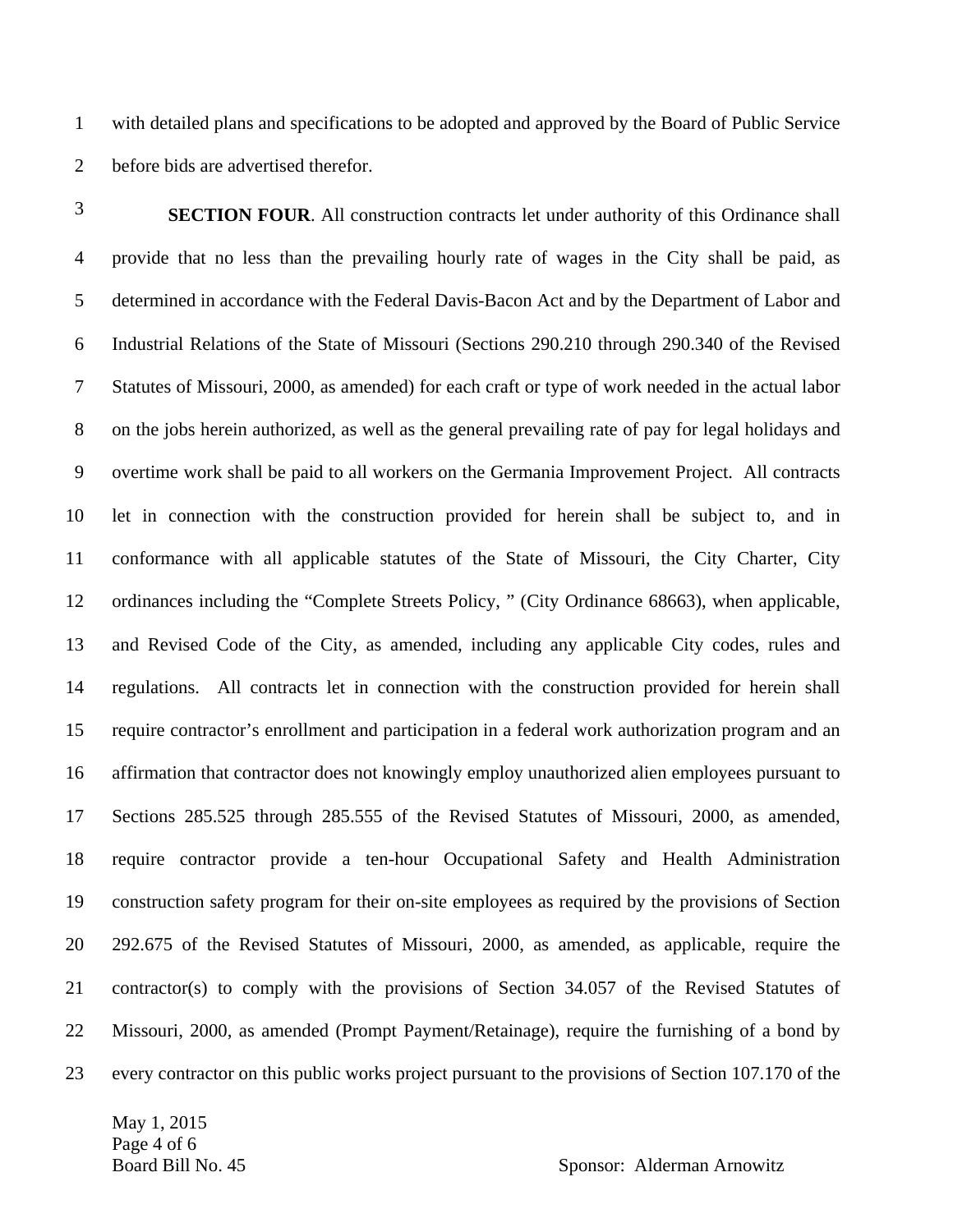1 Revised Statutes of Missouri, 2000, as amended, and require contractor(s) to comply with 2 Section 34.353 of the Revised Statutes of Missouri 2000, as amended (Domestic Product 3 Procurement Act – Buy American). **SECTION FIVE.** All specifications approved by the Board of Public Service and 5 contracts let under the authority of this Ordinance shall provide for compliance with the Mayor's 6 Executive Orders on Equal Opportunity and maximum MBE/WBE/DBE utilization goals, except 7 when otherwise superseded or prohibited by federal or state law or regulation. **SECTION SIX.** All advertisement for bids pursuant to this Ordinance shall be subject to 9 Section 8.250 of the Revised Statutes of Missouri, 2000, as amended. **SECTION SEVEN.** The total estimated cost of the Germania Improvement Project is 11 One Million, Six Hundred Thousand Dollars (\$1,600,000.00) of which the federal share is One 12 Million, Two Hundred Eighty Thousand Dollars (\$1,280,000.00) from the Federal Highway 13 Administration Moving Ahead for Progress in the 21<sup>st</sup> Century Act (MAP-21) to be appropriated 14 from the Federal Aid to Urban Program Match Share Fund, also known as the Federal Aid to 15 Urban Program Revolving Fund, established by Ordinance 56931, and the remaining local match 16 share is Three Hundred Twenty Thousand Dollars (\$320,000.00) to be obtained from the One-17 Half Cent Ward Capital Improvement Fund. Said improvements shall be contracted and executed 18 in parts as funds are accrued in the Match Share Fund and are adequate to pay the City's share of 19 the cost. **SECTION EIGHT.** The Comptroller of the City is hereby authorized and directed to 21 draw warrants from time to time and disburse funds appropriated by this Ordinance and is further 22 authorized and directed to receive and disburse grant funds in accordance with the

May 1, 2015 Page 5 of 6